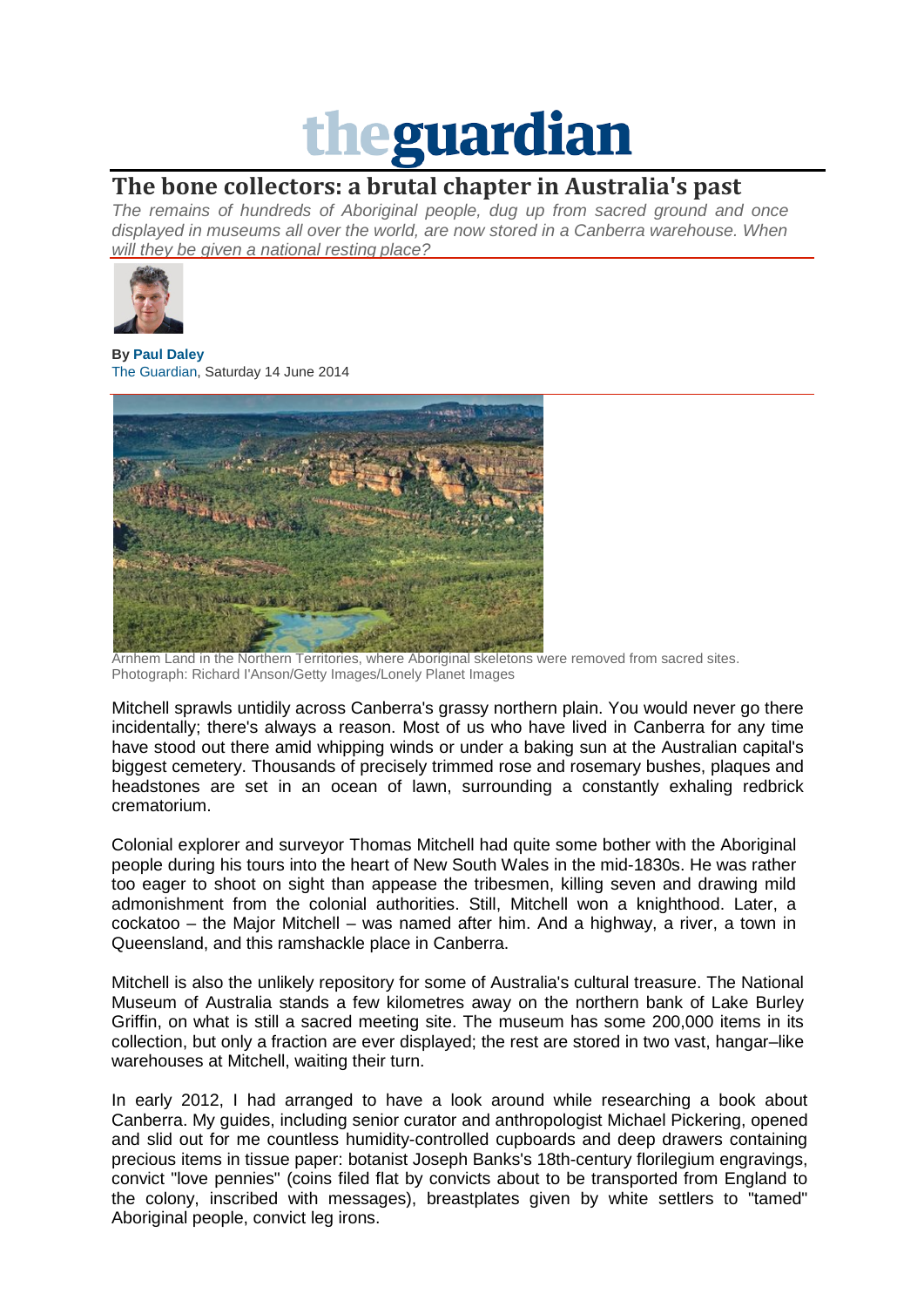They pointed out bigger objects: a Play School flower clock; a receiver from Honeysuckle [Creek tracking station](http://en.wikipedia.org/wiki/Honeysuckle_Creek_Tracking_Station) (remember the film The Dish?); the wheel of the first vessel to dock Vietnamese "boat people" in Australia in 1978. The museum even owns the pink outfit worn by baby Azaria Chamberlain, whose mother was accused of lying when she claimed that a dingo had taken her baby.

I was drawn to a few jars containing some of the museum's "wet specimens". These include animal embryos – platypus and wallaby – and specific body parts of other mammals, such as the arm of a koala. There is the odd human organ, too. I wanted to know more, and asked Pickering to explain. "It is not just about safekeeping treasures here," he began. "We are also the custodians of some great responsibilities."

Many months of discussions and email exchanges with senior museum staff later, I am standing inside a large office deep inside one of the warehouses. The expansive workbenches are clutter-free, save for a few parcels of Aboriginal artefacts. On the walls are anatomical charts. The office is functional, exuding efficient workmanship. But knowing what I do, I infer a sombre, if not quite funereal, purpose to the place.

In line with one of the many security measures relating to this innocuous-looking office, I sign in. Some whose names are in the visitors' book have come here to visit and claim dead ancestors. David Kaus, a softly spoken curator who manages the repatriation unit, punches the code and opens a door into a dark room. There are a couple of tables and rows of storage shelves, several closed cabinets with sliding trays. The open shelves are stacked neatly with "museum quality" (non-acidic and chemical-free) cardboard boxes. Some are like shoeboxes, others resemble boxes in which 100 long-stemmed roses might arrive. Some are short and deep. A small label on one reads:

NMA Ancestral Remains to be repatriated to Provenance (NSW) Tharawal Remains CRANIUM skull Age Adult Sex Male

The skull belongs to Kanabygal, an Aboriginal warrior who died when troops shot and beheaded him in New South Wales in 1816. Kanabygal's skull was among the remains of 725 Aboriginal people held here. Many, like Kanabygal, were victims of frontier violence between tribesmen – defending traditional lands on the pastoral frontier – and colonial troops, paramilitary police forces, settler militia and raiding parties. Their bodies were cut up for parts that became sought-after antiquities in colonial homesteads across Australia and in cultural, medical and educational institutions across the US, Britain and continental Europe.

According to national museum records, in recent decades Indigenous remains have been repatriated to the museum from cultural institutions, including museums, educational facilities, medical schools and private collections in Britain, the United States, Sweden and Austria. Other remains from collections in Berlin, at Washington's Smithsonian Museum, Oxford University and London's Natural History Museum have been repatriated directly to Australian Indigenous communities. The federal government, through the Ministry for the Arts, supports the national museum's Indigenous repatriation programme. Other Australian state and territory institutions also hold significant collections of Indigenous remains and sacred artefacts. All have programmes to return them to country. The government estimates that the remains of as many as 900 Indigenous Australians are still held in institutions in the UK, Germany, France, the US and elsewhere.

Some of the other remains held in the boxes at Mitchell (which I'm not permitted, out of deference to the dead, to open) belong to Indigenous Australians who died in colonial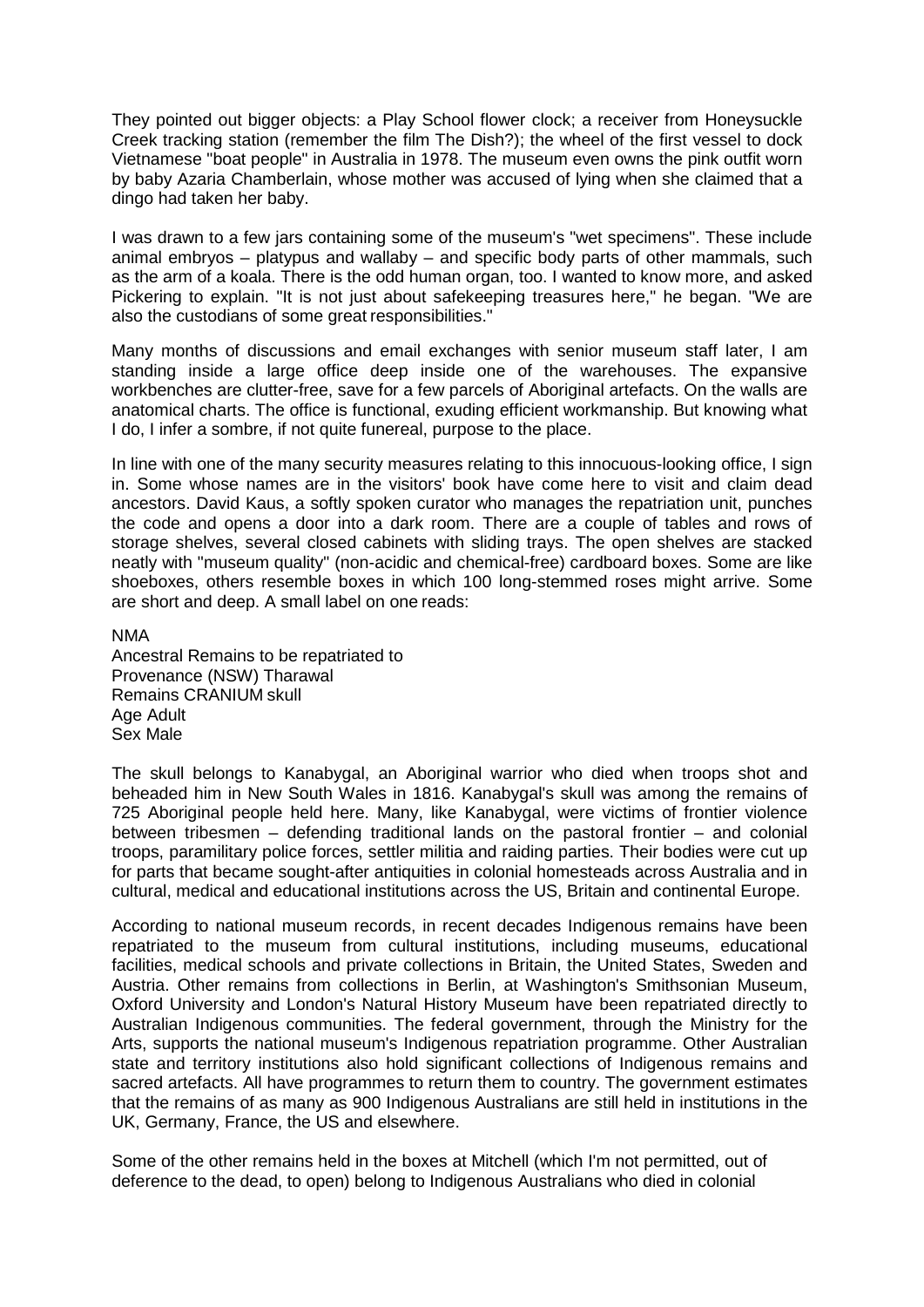institutions – jails, hospitals and asylums – and, scarcely cold, were "anatomised" (a benign euphemism for butchery). Thousands more, who might have died naturally and remained buried, were exhumed en masse.

The collection of bodies at Mitchell is central to a shameful, bleak, little-known narrative that begins at colonisation and reverberates through Australia's unsettled national sovereignty. It extends discomfortingly into the 20th century, and resonates today as an element of ongoing trauma in Aboriginal communities.

It is also a story about those who created an extensive body-parts market in Australia and in leading institutions around the world. Until the mid-20th century, Australia's Aboriginal people were seen as something of a missing link to the prehistoric; as late as 1945, Arnhem [Land](http://en.wikipedia.org/wiki/Arnhem_Land) people were likened to Neanderthals, their bodies studied just like the other fauna that officialdom considered them to be. The renowned amateur anthropologist [Charles](http://en.wikipedia.org/wiki/Charles_P._Mountford)  Mountford promoted a 1945 lecture tour about Aboriginal people in Arnhem Land under the title Australia's Stone Age Men, drawing on a stereotype that had defined the work of Darwinists and phrenologists for 150 years. Phrenology, best described as a pseudo or even voodoo science "of the mind", had created its own prolific market for the body parts – especially heads – of Australian and other indigenous people since the late 18th century. Long after phrenology was widely discredited, Aboriginal skulls were still sought and displayed with the same benign sentiment that one might attach to animal remains.

Mountford's expedition removed hundreds of skeletons from sacred sites in Arnhem Land in the Northern Territory. Many made their way to the Smithsonian in Washington DC and were only returned, after considerable resistance, in 2010.

As a university student in the early 1980s and a political journalist for most of the 1990s and beyond, I was aware of the issues surrounding Britain's continental occupation. I had some minor consciousness of widespread violence against Tasmania's Aboriginal people, and I was moved by the shameful stories of the forced removal of Aboriginal children. My research about early Canberra led me to stories of violence against the Aboriginal people of the Limestone Plains: the Aboriginal people speared the stock; the shepherds, convict workers and the settler masters "took" and raped the women, leading to reprisal and counter-reprisal. OnYong, the last full-blood man of the Ngambri people of the Limestone Plains, died at the end of a rival's spear in about 1850. Settlers dug him up and fashioned a sugar bowl from his skull. OnYong's descendants believe the sugar bowl remains in a private Canberra collection; the purported collector has never returned my calls.



A picture of OnYong, the last full-blood man of the Ngambri people of the Limestone Plains. He died at the end of a rival's spear. Settlers dug him up and fashioned a sugar bowl from his skull. By TY Balcombe, circa 1850, Mitchell Library.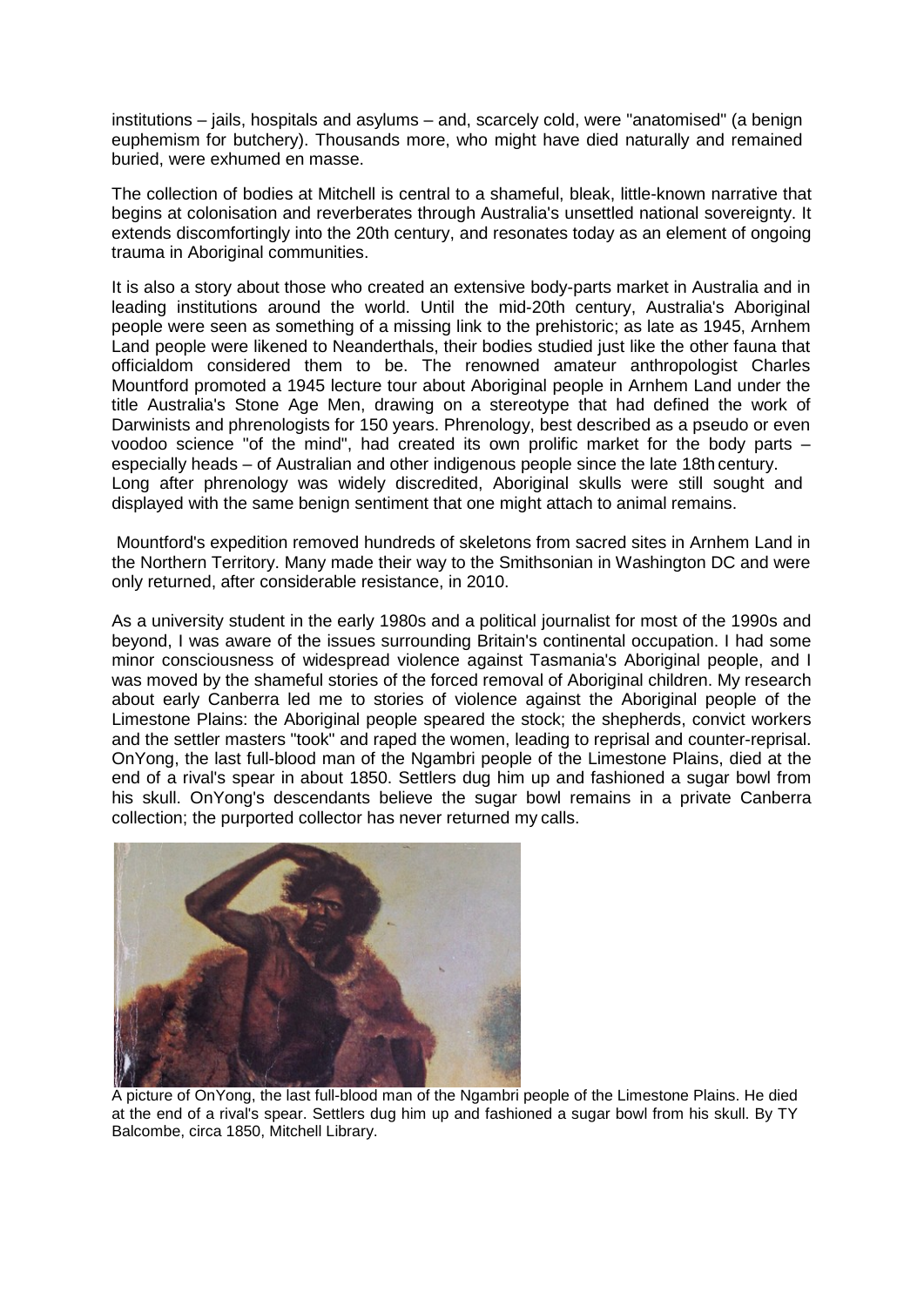In front of the Aboriginal Embassy in Canberra, there is a sign saying ORIGINAL SOVEREIGNTY. Beside it flies the Aboriginal flag. Most days a fire smoulders directly in front. This confronts visitors as they stand on the steps of the old "wedding cake" Parliament House to take in the vista of clipped lawn and silvery lake, across to the Australian War Memorial, Australia's foremost secular shrine. For decades, the memorial has been Canberra's most popular public institution – its mandate "to assist Australians to remember, interpret and understand the Australian experience of war and its enduring impact on Australian society".

By the most conservative estimates some 20,000 Australian Aboriginal people and Torres Strait Islanders, and at least 2,000 settlers, died in fighting across the Australian frontier from 1788 until the last established massacre of Indigenous Australians at Coniston, Northern Territory, in 1928. The conflicts involved colonial police and soldiers, settler militias and raiding parties. But the memorial refuses to tell the story of Australia's first colonial conflict.

Consecutive memorial directors have referred to the institution's 1980 Act, stipulating that they must tell the story of "wars and war-like operations in which Australians have been on active service, including the events leading up to, and the aftermath of, such wars and warlike operations". This intransigence has been a source of bitter division among directors, historians and archivists for decades. At times it has hinged on little more than semantic argument over whether the conflict was "war" (were the Aboriginal fighters guerrilla warriors?) and whether the locally raised militias, police and British military units qualified as an Australian defence force. Historian and former memorial deputy director Michael McKernan thinks so. Of the memorial's position that all this is the responsibility of the National Museum of Australia, he says: "It seems to me that is like saying that you've been put in charge of telling the story of Australia at war, but that that particular part of the story is too confronting or too uncomfortable – too hard, for whatever reason."

The identities of pitifully few of those held at Mitchell can be determined. The stories of most are lost, and Kanabygal, along with a few others, is an exception. The curators Pickering and Kaus have painstakingly trawled through the records that may accompany bones for clues.

There is plenty of evidence that some of the dead in question were frontier violence victims. Such as one man, whose head was sent to Edinburgh University in the early 1900s by Dr William Ramsay Smith, a Scottish-born doctor who moved to South Australia and became state coroner. The museum's file note reads: "The skull is clearly that of a murder victim, with a bullet entry wound in the back of the skull and an exit wound in the front. The path of the bullet suggests deliberate execution rather than defence. It is possible Ramsay Smith obtained the skull through local police… he was a man of suspect ethics who collected remains widely…"

Ramsay Smith was almost single-handedly responsible for what became Edinburgh University's vast collection of Indigenous Australian remains, all of which are now believed to have been returned. By some estimates, the former Edinburgh medical student took it upon himself to preserve in alcohol and dispatch the soft tissue and bones of up to 600 people to his friend, DJ Cunningham, professor of anatomy at Ramsay Smith's alma mater. The remains included tongues, skin, male genitals and organs, as well as full skeletons, skulls and limb bones.

Some of the remains invariably became part of private collections. Other European anatomy schools, and individual clinicians and anthropologists, sought out their own "specimens". There is anecdotal, though reliable, evidence of Australian pastoralists and amateur anthropologists procuring body parts for visiting European collectors. Some of the anthropologists, attracted to phrenology, asked for skulls, while others wanted skin with elaborate tribal markings. Medical schools, still under the spell of Darwinism, wanted full corpses and skeletons to compare with the Anglo Saxon dead, so they might reinforce the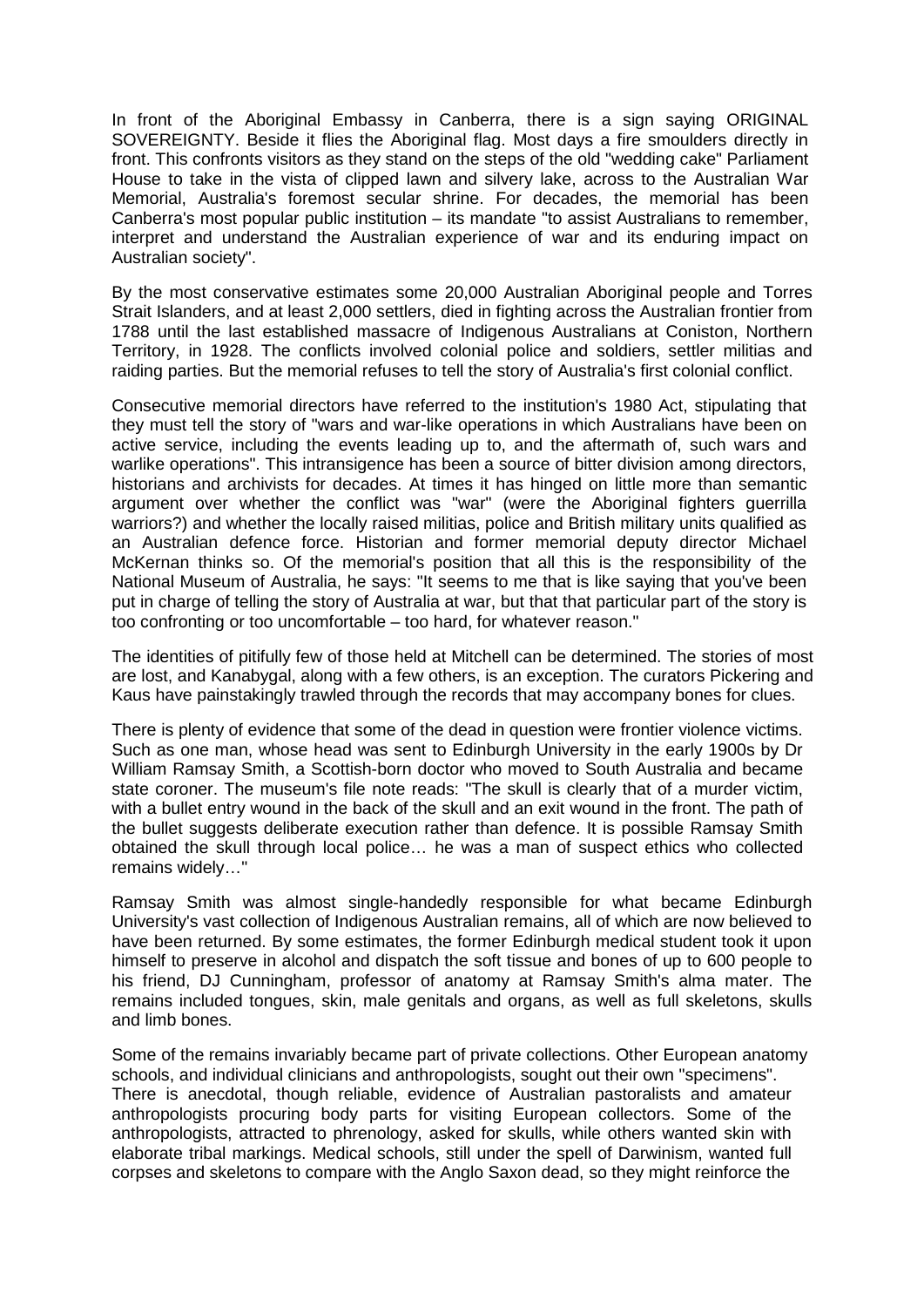fallacious orthodoxy that each race represented a distinct evolutionary phase. Some Indigenous Australians may have been killed specifically on behalf of visiting Europeans.

It would appear that others were marked for dissection and dispatch to Britain even before they died. Wunamachoo, a Yawarrawarrka man who was found unfit to plead (he spoke no English) after an alleged tribal killing, died in Adelaide Asylum in 1903. Ramsay Smith defleshed his skeleton and sent the bones to Edinburgh, where they remained until the 1990s.

Poltpalingada, or Tommy Walker, a Ngarrindjeri man, was well known around Adelaide, where he lived on the streets in the late 19th century. When he died in 1901, the city's stock exchange paid for his funeral. But little of Poltpalingada was buried; Ramsay Smith dissected him and only a portion of soft tissue went into the coffin. His skeleton was sent to his friend in Edinburgh.

In 1903, revelations about Poltpalingada's fate sparked a public inquiry that revealed sordid details about the illicit trade in body parts (skeletons £10 apiece) that flourished in Ramsay Smith's morgue. Aboriginal bodies were in particular demand. A morgue assistant recounted stories of heads in kerosene tins. According to other witnesses, Ramsay Smith was also known to shoot corpses with a rifle, then study the wounds.

The case shocked polite Adelaide. But then Ramsay Smith, exonerated by the inquiry, resumed his duties. At his death in 1937, well over 100 human skulls were found in his home. Michael Pickering says the big unanswered question about Ramsay Smith was whether he was "body shopping". Pickering asks: "Were individuals selected and isolated until such time as they died from natural causes, and their remains became available? Was he doing this to keep favour with his old medical school?"

It would seem so. Eventually, a highly appreciative Cunningham helped Ramsay Smith to win membership of the Royal Society of Edinburgh and to become a Fellow of the Royal Anthropological Institute.

While the 18th- and 19th-century trade in body parts hinged largely on an export market (as well as on private collectors: stories abound of Aboriginal skulls adorning drawing room mantles in pastoral homesteads), in the 1900s Australian institutions were amassing very big collections, too. None more so than the Australian Institute of Anatomy, which began with a vast private collection of native fauna and Aboriginal artefacts belonging to a wealthy Melbourne orthopaedic surgeon, Dr Colin MacKenzie.

The institute's collection evolved eclectically, to incorporate items such as the

racehorse Phar Lap's heart, while in 1935 the Hunterian Museum in London donated its "war wounds" (body parts, including limbs and torsos, of first world war personnel). Several private collectors, meanwhile, donated vast acquisitions of Aboriginal ethnographicmaterial – secret and sacred objects, bark art, hunting weapons and Indigenous bones and body parts. Around this time, an amateur anthropologist called George Murray Black began ransacking sacred sites on MacKenzie's behalf. The National Museum of Australia, which later inherited the collection, addresses matter-of-factly this onerous truth at its heart: "For MacKenzie… there was a close link between the fate of Australian fauna and Aboriginal people. MacKenzie saw a parallel between the impact of settlement on wildlife and declining numbers of Indigenous people. As he described it, 'Thanks to poison and the gun they are rapidly following the fate of the Tasmanian nation which was completely destroyed in a period of about 40 years, constituting the most colossal crime our earth has known'."

By the early 1930s, MacKenzie's institute had acquired the bones and other body parts of thousands of Indigenous Australians. The vast collection, and its conflation of human and animal remains, is dramatically illustrated in a 1934 photograph, which depicts glass cases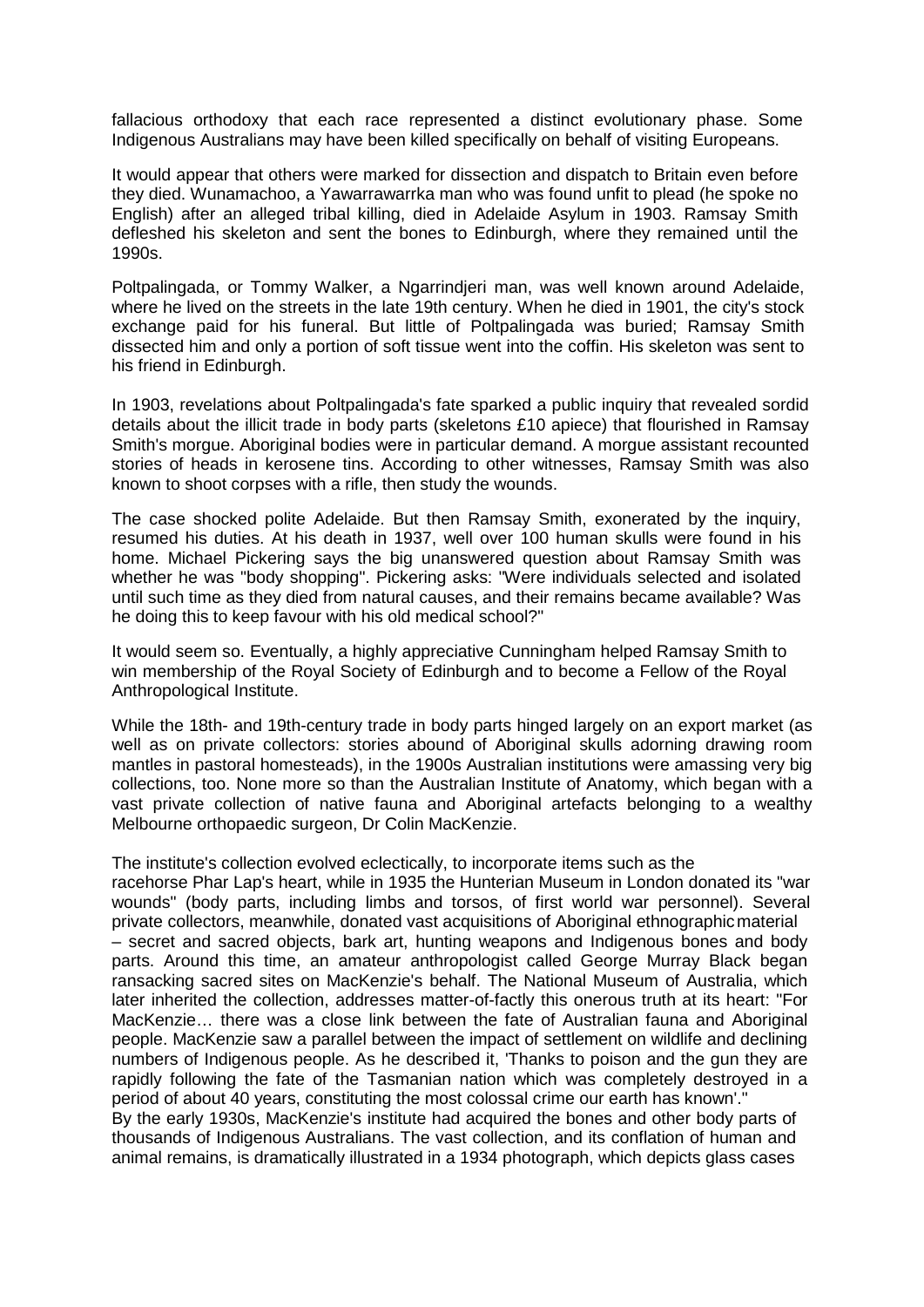of hundreds of skulls, leg and arm bones; others hold full skeletons, adult and child. Dispersed among them are marsupials and birds.

Black collected for MacKenzie and, after MacKenzie's death in 1938, for his successor. He systematically ransacked Aboriginal burial grounds across at least two states. Between 1943 and 1950 alone, he collected the bones of 804 individuals, including 500 skulls, for the Anatomy Department of the University of Melbourne.

Black collected as many bones as he had crates to hold them. In 1940 he wrote to the Anatomy Institute: "I regret to say that through lack of cases I was unable to pack most of the specimens or to arrange for shipment… [I] packed 13 cases of skeletons and long bones leaving unpacked enough skeletons and long bones for about 12 cases… I dumped all the incomplete skeletons except long bones into the creek… as you appear to only require complete skeletons."

Black's motives are opaque. They exclude money; the institute did not pay him. He explained: "My donation of material to the Institute of Anatomy was made with the idea of it being of use to the scientists at the present time, as this material is fast being destroyed by erosion, rabbits and by measures taken to destroy the rabbit." There was no humanity in his reasoning, viewing, as he did, the dead Indigenous Australians purely as "material".

The past is not another country. I know that when I look around this room in Mitchell, at the cardboard boxes. And this is reinforced when Mike Pickering shows me the containers – a battered cigarette box, a Macfarlane Lang & Co biscuit tin – in which Aboriginal body parts that have lain around in private collections in Australia for generations are being sent to the museum. Some are returned anonymously. Others are brought in by family members who have discovered them in the dusty corners and keep-sake cabinets of old homesteads or from deceased estates. And I know the past is intrinsically linked to the present when I go into the State Library of Queensland to read the reminiscences of Korah Halcomb Wills. Written towards the end of his life in England, where he was born, there is no hint of the monster in the curlicues of a neat, cursive hand. The diary exudes confession under compulsion – of imminent death, the fear of retribution in the afterlife, perhaps – but there is nothing of genuine atonement in it.

Wills migrated to Adelaide, then moved to gold rush Victoria in the 1850s, where he worked as a butcher, before moving to Queensland in the 1860s. A successful hotelier in Townsville and Bowen, as well as Bowen mayor, Wills recounts how the police superintendent would seek men of "pluck and a quiet tongue" to help disperse the Aboriginal people who threatened and attacked settlers: "You may bet we weren't backward in doing what we were ordered to do and what our forefathers have done to keep possession of the soil that was laying to waste and no good being done with it, when… our own white people were crying out for room to stretch our legs on."

He recounts joining a reprisal party in the mid-1860s, while mayor, for the killers of a shepherd: "They got on top of a big mound & defied us & smacked their buttocks at us & hurled large stones down on us, & hid themselves behind large trees and huge rocks but some of them paid dearly for their bravado. They had no idea that we could reach them to a dead certainty at the distance of a mile… and out of one of these mobs of Blacks I selected a little girl with the intention of civilising."

Holding the child captive, Wills writes, "I took it on my head to get a few specimens of certain Limbs, and head of a Black fellow, which was not a very delicate occupation… I took my trophies home to the Station that morning, and in the afternoon I took some of my limbs to the Lagoon also to divest of its flesh as much as I could… I packed them home to Bowen as well as my little protegee of a girl let me who rode on the front of my saddle for over 80 mile and crying nearly all the way. And as I neared the town of Bowen I met different people who